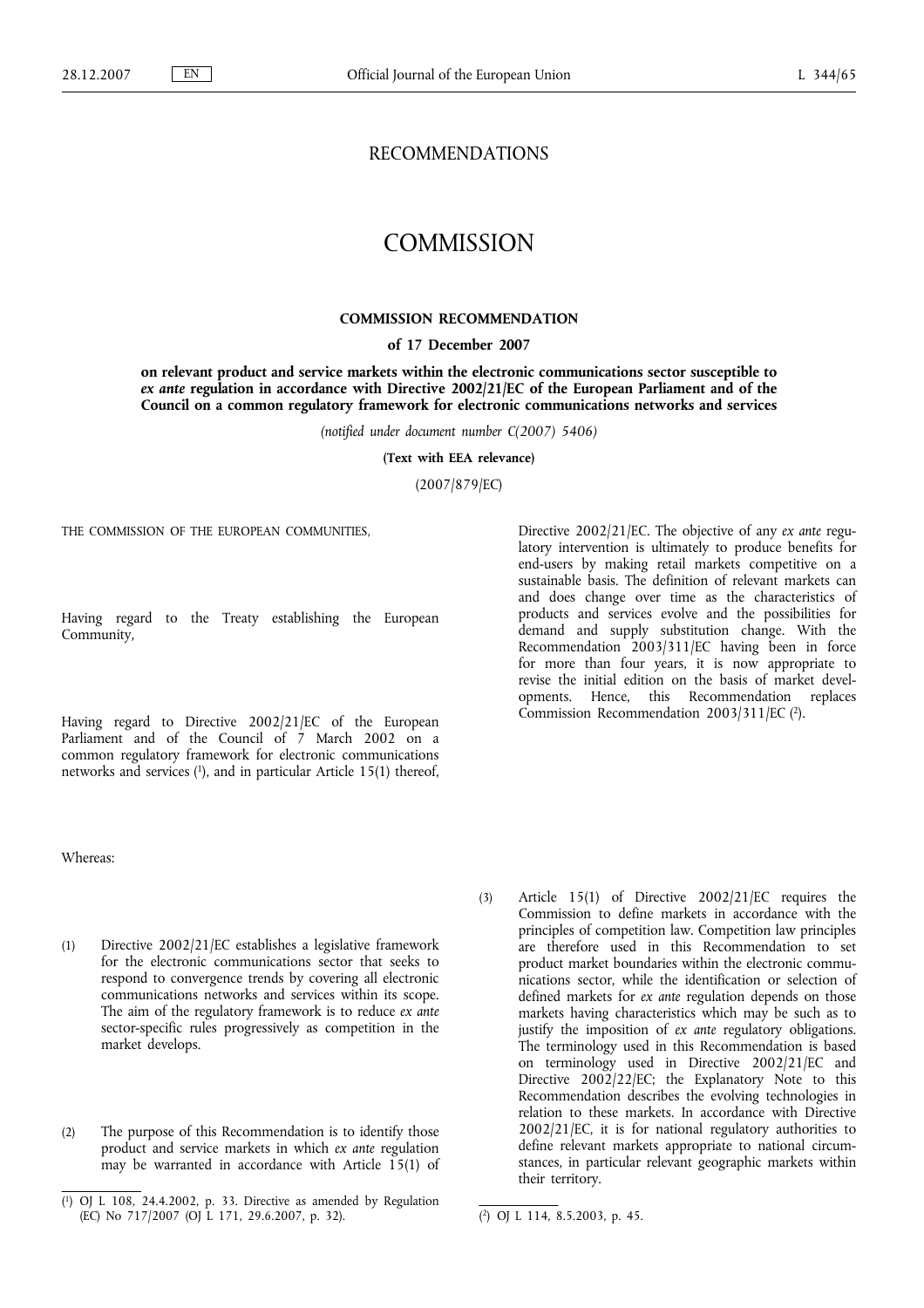(4) The starting point for the identification of markets in this Recommendation is the definition of retail markets from a forward-looking perspective, taking into account demand-side and supply-side substitutability. Having defined retail markets, it is then appropriate to identify relevant wholesale markets. If the downstream market is supplied by a vertically-integrated undertaking or undertakings, there may be no (merchant) wholesale market in the absence of regulation. Consequently, if the market warrants identification, it may be necessary to construct a notional upstream wholesale market. Markets in the electronic communications sector are often of a twosided nature, in that they comprise services provided over networks or platforms that bring together users on either side of the market; for example end-users that exchange communications, or senders and receivers of information or content. These aspects need to be taken into account when considering the identification and definition of markets, as they can affect both the way markets are defined and whether they have the characteristics which may justify the imposition of *ex ante* regulatory obligations.

(5) In order to identify markets that are susceptible to *ex ante* regulation, it is appropriate to apply the following cumulative criteria. The first criterion is the presence of high and non-transitory barriers to entry. These may be of a structural, legal or regulatory nature. However, given the dynamic character and functioning of electronic communications markets, possibilities to overcome barriers to entry within the relevant time horizon should also be taken into consideration when carrying out a prospective analysis to identify the relevant markets for possible *ex ante* regulation. Therefore the second criterion admits only those markets whose structure does not tend towards effective competition within the relevant time horizon. The application of this criterion involves examining the state of competition behind the barriers to entry. The third criterion is that application of competition law alone would not adequately address the market failure(s) concerned.

(6) The main indicators to be considered when assessing the first and second criteria are similar to those examined as part of a forward-looking market analysis, in particular, indicators of barriers to entry in the absence of regulation, (including the extent of sunk costs), market structure, market performance and market dynamics, including indicators such as market shares and trends, market prices and trends, and the extent and coverage of competing networks or infrastructures. Any market which satisfies the three criteria in the absence of *ex ante* regulation is susceptible to *ex ante* regulation.

- (7) Newly emerging markets should not be subject to inappropriate obligations, even if there is a first mover advantage, in accordance with Directive 2002/21/EC. Newly emerging markets are considered to comprise products or services, where, due to their novelty, it is very difficult to predict demand conditions or market entry and supply conditions, and consequently difficult to apply the three criteria. The purpose of not subjecting newly emerging markets to inappropriate obligations is to promote innovation as required by Article 8 of the Directive 2002/21/EC; at the same time, foreclosure of such markets by the leading undertaking should be prevented, as also indicated in the Commission guidelines on market analysis and the assessment of significant market power under the Community regulatory<br>framework for electronic communications and electronic communications and services (1). Incremental upgrades to existing network infrastructure rarely lead to a new or emerging market. The lack of substitutability of a product has to be established from both demand and supply-side perspectives before it can be concluded that it is not part of an already existing market. The emergence of new retail services may give rise to a new derived wholesale market to the extent that such retail services cannot be provided using existing wholesale products.
- (8) As far as barriers to entry are concerned, two types are relevant for the purpose of this Recommendation: structural barriers and legal or regulatory barriers.
- (9) Structural barriers to entry result from original cost or demand conditions that create asymmetric conditions between incumbents and new entrants impeding or preventing market entry of the latter. For instance, high structural barriers may be found to exist when the market is characterised by absolute cost advantages, substantial economies of scale and/or economies of scope, capacity constraints and high sunk costs. To date, such barriers can still be identified with respect to the widespread deployment and/or provision of local access networks to fixed locations. A related structural barrier can also exist where the provision of service requires a network component that cannot be technically duplicated or only duplicated at a cost that makes it uneconomic for competitors.

<sup>(</sup> 1) OJ C 165, 11.7.2002, p. 6.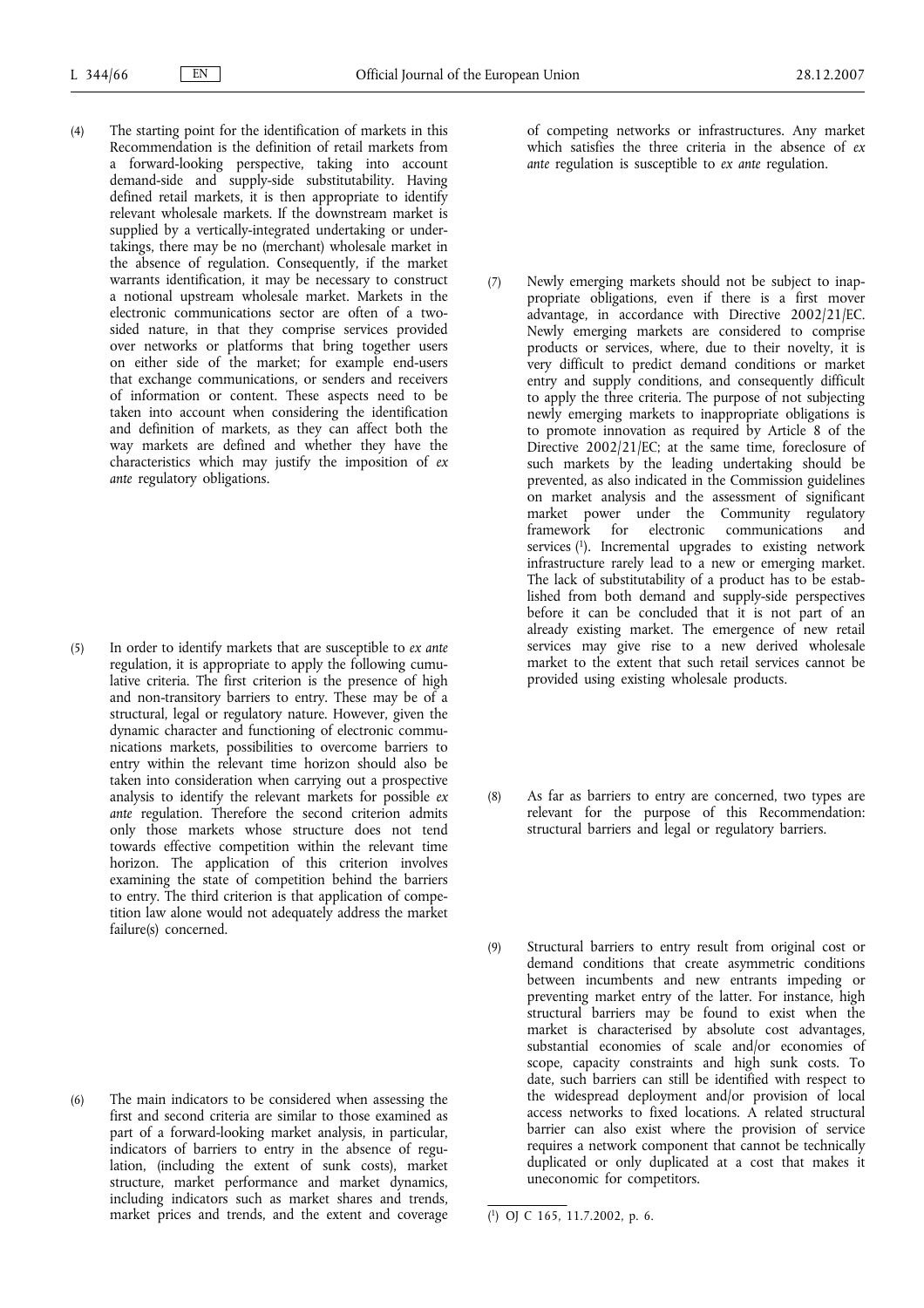(10) Legal or regulatory barriers are not based on economic conditions, but result from legislative, administrative or other state measures that have a direct effect on the conditions of entry and/or the positioning of operators on the relevant market. An example of a legal or regulatory barrier preventing entry into a market is a limit on the number of undertakings that have access to spectrum for the provision of underlying services. Other examples of legal or regulatory barriers are price controls or other price-related measures imposed on undertakings, which affect not only entry but also the positioning of undertakings on the market. Legal or regulatory barriers, which can be removed within the relevant time horizon, should not normally be deemed to constitute an economic barrier to entry, such as to fulfil the first criterion.

(11) Barriers to entry may also become less relevant with regard to innovation-driven markets characterised by ongoing technological progress. In such markets, competitive constraints often come from innovative threats from potential competitors that are not currently in the market. In innovation-driven markets, dynamic or longer-term competition can take place among firms that are not necessarily competitors in an existing 'static' market. This Recommendation does not identify markets where barriers to entry are not expected to persist over a foreseeable period. In assessing whether barriers to entry are likely to persist in the absence of regulation, it is necessary to examine whether the industry has experienced frequent and successful entry and whether entry has been or is likely in the future to be sufficiently immediate and persistent to limit market power. The relevance of barriers to entry will depend *inter alia* on the minimum efficient scale of output and the costs which are sunk.

(12) Even when a market is characterised by high barriers to entry, other structural factors in that market may mean that the market tends towards an effectively competitive outcome within the relevant time horizon. Market dynamics may for instance be caused by technological developments, or by the convergence of products and markets which may give rise to competitive constraints being exercised between operators active in distinct product markets. This may also be the case in markets with a limited  $-$  but sufficient  $-$  number of undertakings having diverging cost structures and facing price-elastic market demand. There may also be excess capacity in a market that would normally allow rival firms to expand output very rapidly in response to any price increase. In such markets, market shares may change over time and/or falling prices may be observed. Where market dynamics are changing rapidly, care should be taken in choosing the relevant time horizon so as to reflect the pertinent market developments.

- (13) The decision to identify a market as susceptible to *ex ante* regulation should also depend on an assessment of the sufficiency of competition law to address the market failures that result from the first two criteria being met. Competition law interventions are unlikely to be sufficient where the compliance requirements of an intervention to redress a market failure are extensive or where frequent and/or timely intervention is indispensable.
- (14) The application of the three criteria should limit the number of markets within the electronic communications sector where *ex ante* regulatory obligations are imposed and thereby contribute to the aim of the regulatory framework to reduce *ex ante* sector-specific rules progressively as competition in the markets develops. These criteria should be applied cumulatively, so that failure to meet any one of them would indicate that a market should not be identified as susceptible to *ex ante* regulation.
- (15) Regulatory controls on retail services should only be imposed where national regulatory authorities consider that relevant wholesale measures or measures regarding carrier selection or pre-selection would fail to achieve the objective of ensuring effective competition and the fulfilment of public interest objectives. By intervening at the wholesale level, including with remedies which may affect retail markets, Member States can ensure that as much of the value chain is open to normal competition processes as possible, thereby delivering the best outcomes for end-users. This Recommendation therefore mainly identifies wholesale markets, the appropriate regulation of which is intended to address a lack of effective competition that is manifest on end-user markets. Should a national regulatory authority demonstrate that wholesale interventions have been unsuccessful, the relevant retail market may be susceptible to *ex ante* regulation provided that the three criteria set out above are met.
- (16) The process of identifying markets in this Recommendation is without prejudice to markets that may be defined in specific cases under competition law. Moreover, the scope of *ex ante* regulation is without prejudice to the scope of activities that may be analysed under competition law.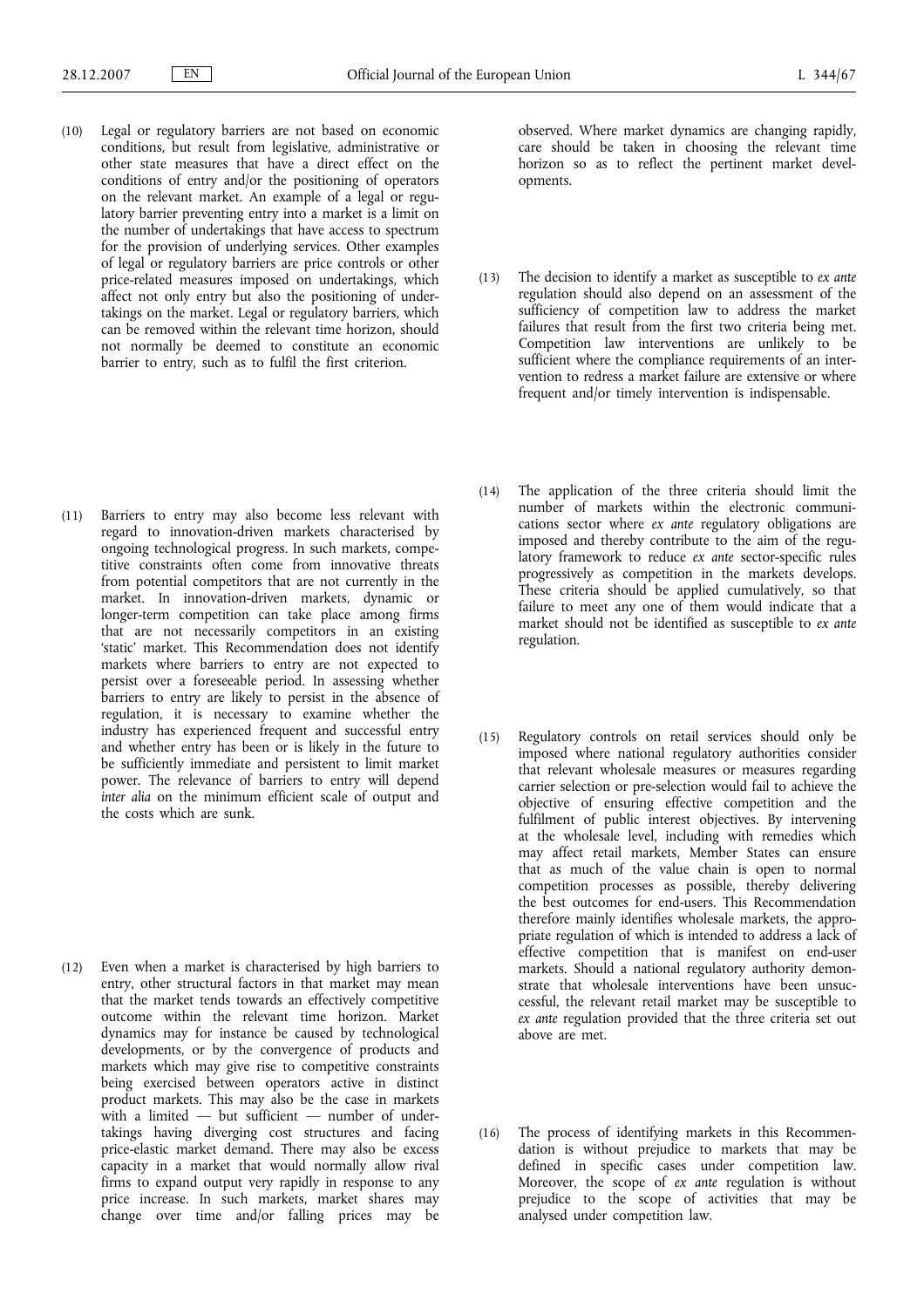- (17) The markets listed in the Annex have been identified on the basis of these three cumulative criteria. For markets not listed in this Recommendation national regulatory authorities should apply the three-criteria test to the market concerned. For the markets in the Annex to Recommendation 2003/311/EC of 11 February 2003, which are not listed in the Annex to this Recommendation, national regulatory authorities should have the power to apply the three-criteria test in order to assess whether, on the basis of national circumstances, a market is still susceptible to *ex ante* regulation. For markets listed in this Recommendation a national regulatory authority may choose not to carry out a market analysis procedure if it determines that the three criteria are not satisfied for the particular market. National regulatory authorities may identify markets that differ from those listed in this Recommendation, provided that they act in accordance with Article 7 of Directive 2002/21/EC. Failure to notify a draft measure which affects trade between Member States as described in Recital 38 of Directive 2002/21/EC may result in infringement proceedings being taken. Markets other than those listed in this Recommendation should be defined on the basis of competition principles laid down in the Commission Notice on the definition of relevant market for the purposes of Community competition  $law<sup>{1}</sup>$  and be consistent with the Commission Guidelines on market analysis and the assessment of significant market power (2) whilst satisfying the three criteria set out above.
- (18) The fact that this Recommendation identifies those product and service markets in which *ex ante* regulation may be warranted does not mean that regulation is always warranted or that these markets will be subject to the imposition of regulatory obligations set out in the specific Directives. In particular, regulation cannot be imposed or must be withdrawn if there is effective competition on these markets in the absence of regulation, that is to say, if no operator has significant market power within the meaning of Article 14 of Directive 2002/21/EC. Regulatory obligations must be appropriate and be based on the nature of the problem identified, proportionate and justified in the light of the objectives laid down in Directive 2002/21/EC, in particular maximising benefits for users, ensuring no distortion or restriction of competition, encouraging efficient investment in infrastructure and promoting innovation, and encouraging efficient use and management of radio frequencies and numbering resources.

(19) This Recommendation has been subject to a public consultation and to consultation with national regulatory authorities and national competition authorities,

## HEREBY RECOMMENDS:

- 1. In defining relevant markets appropriate to national circumstances in accordance with Article 15(3) of Directive 2002/21/EC, national regulatory authorities should analyse the product and service markets identified in the Annex to this Recommendation.
- 2. When identifying markets other than those set out in the Annex, national regulatory authorities should ensure that the following three criteria are cumulatively met:
	- (a) the presence of high and non-transitory barriers to entry. These may be of a structural, legal or regulatory nature;
	- (b) a market structure which does not tend towards effective competition within the relevant time horizon. The application of this criterion involves examining the state of competition behind the barriers to entry;
	- (c) the insufficiency of competition law alone to adequately address the market failure(s) concerned.
- 3. This Recommendation is without prejudice to market definitions, results of market analyses and regulatory obligations adopted by national regulatory authorities in accordance with Articles 15(3) and 16 of Directive 2002/21/EC prior to the date of adoption of this Recommendation.
- 4. This Recommendation is addressed to the Member States.

Done at Brussels, 17 December 2007.

*For the Commission* Neelie KROES *Member of the Commission*

<sup>(</sup> 1) OJ C 372, 9.12.1997, p. 5.

<sup>(</sup> 2) OJ C 165, 11.7.2002, p. 6.